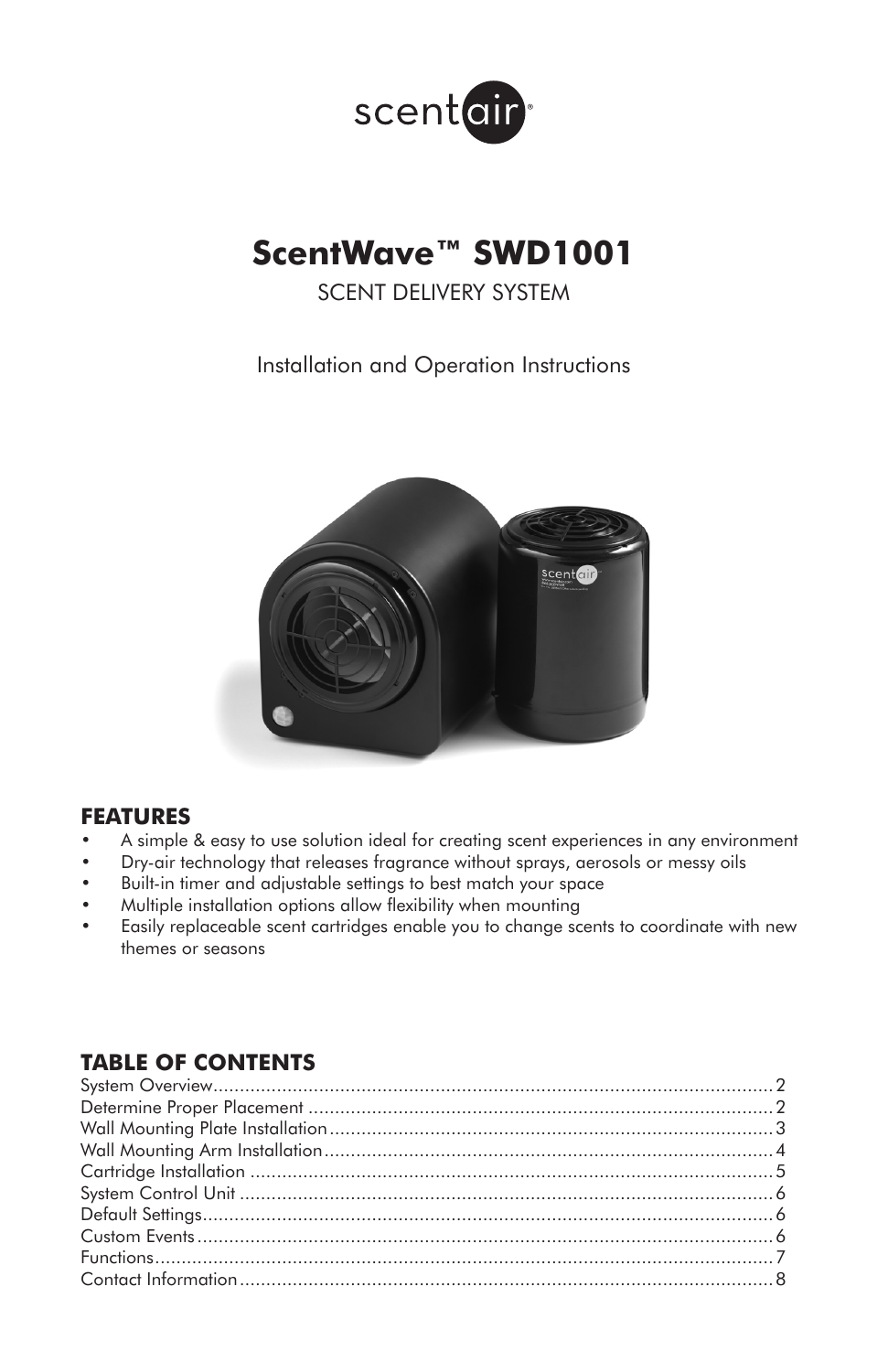## **SYSTEM OVERVIEW**

- 1. ScentWave™ System
- 2. ScentWave™ Scent Cartridge
- 3. Power Plug
- 4. Extension Cord
- 5. Wall Mounting Plate
- 6. Wall Mounting Arm
	- A. Retaining Ring B. Mounting Ring
- 7. Wall Mounting Arm Screw
- 8. Lock Nut
- 9. #8 Plastic Drywall Anchor (4)
- 10. #6 Hex Head slotted screw (4)
- 11. Wood / Machine Screw (4)









# **DETERMINE PROPER PLACEMENT**

The ScentWave™ is BEST positioned:

 $\checkmark$  Where guests first enter the space

**7 8 9**

- Near an area of high traffic volume
- Crossing the flow of air from a duct
- In a discrete location
- Close to the ground when possible

The ScentWave™ should NOT be located:

- 2 Adjacent to exhaust vents
- 2 Near doors opening to the outside
- 2 In an open window
- 2 Near an HVAC return grill
- 2 At face height when sitting/standing



### The system should be aimed so that the scent output crosses the path of airflow

**6**

 $\overline{2}$ PART#-31600049-LIT-SWD1001-MANUAL-REV.A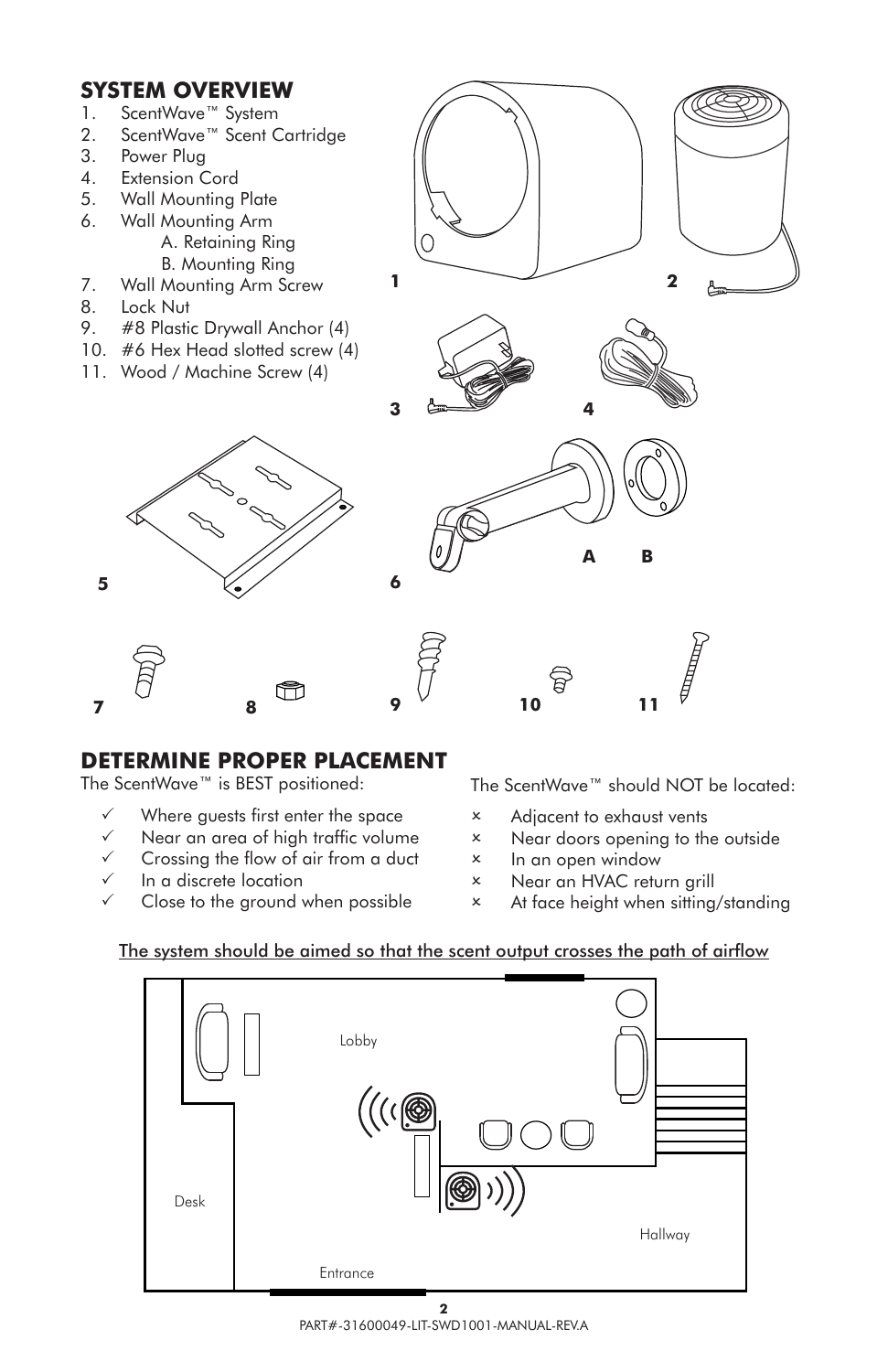# **WALL MOUNTING PLATE INSTALLATION**

TOOLS: Phillips & Slotted Screwdrivers, Pencil, Drill, 1/4" Bit (7.5mm), Level, 1/4" Hex Driver

- 1. Install preparation: **FIG. A**
	- Ensure that the wall mounting plate is level and mark two hole locations with a pencil. Choose either the small or large openings.
	- For drywall, drill a 1/4" (7.5mm) pilot hole and use a screwdriver to drive the provided white plastic anchors into the wall.
	- Drive the screws into the anchors leaving 1/4" (7.5mm) between the top of the screw and the wall.

**FIG. A**



- 2. Attach the Mounting Plate to the ScentWave™: **FIG. B**
	- Attach the mounting plate to the bottom of the ScentWave™ using the provided plate screws, pilot holes, Slotted or Hex Driver.

**FIG. B**



- 3. Attach the assembly to the wall: **FIG. C**
	- Line up the slots in the mounting plate with the screws in the wall and slide into place.
	- Adjust the wall screws as necessary for a tight fit.





- 4. Power the ScentWave™
	- Plug the power cord into both the wall outlet and ScentWave™.
	- Extra power cord should be secured out of sight.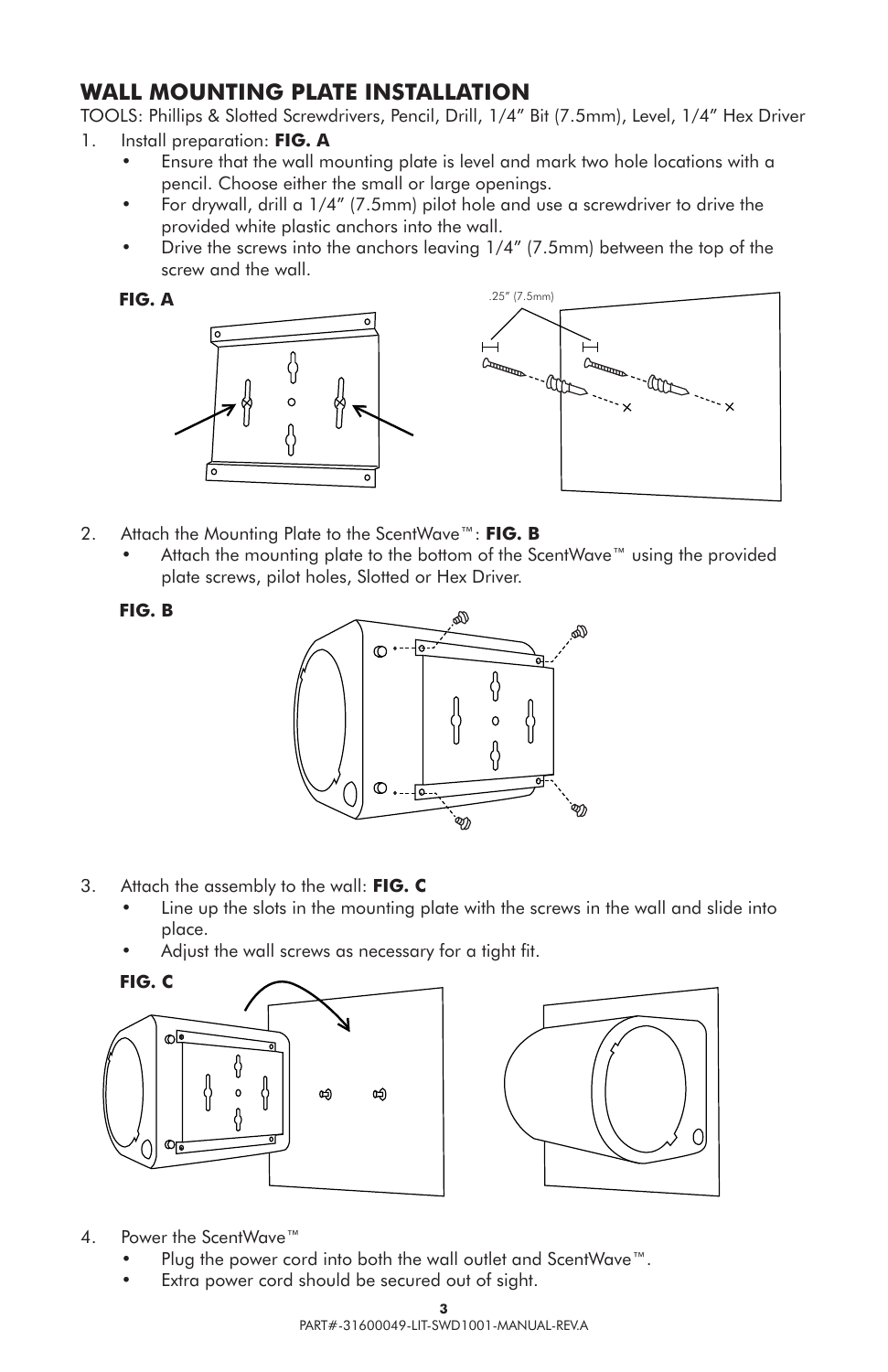# **WALL MOUNTING ARM INSTALLATION**

TOOLS Phillips & Slotted Screwdrivers, Pencil, Drill, 1/4" Bit (7.5mm), 1/4" Hex Driver, Pliers

- 1. Install preparation: **FIG. D**
	- Remove the mounting ring from the base by loosening the retainer ring on the universal mount arm.
	- Hold the base in the desired location and mark three screw holes with pencil.
	- For drywall, drill a 1/4" (7.5mm) pilot hole and use the screwdriver to drive the provided white plastic anchors into the wall.
	- Use the screwdriver to drive the screws into the holes, holding the base in place.

**FIG. D**



- 2. Attach the Mounting Arm to the ScentWave™: **FIG. E**
	- A. Attach the mounting plate to the pivot end of the wall mounting bracket through the center hole using the provided lock nut and screw. Tighten using pliers to hole the nut in place.
	- B. Attach the mounting plate assembly to the bottom of the ScentWave™ using the provided plate screws, pilot holes, Slotted or Hex Driver.



- 3. Attach the assembly to the wall: **FIG. F**
	- Attach the wall mounting arm to the base using the retainer ring on the arm and tighten at the desired angle
	- Adjust the pivot end as necessary for a correct angle and secure fit.



4. Power the ScentWave™

**FIG. F**

- Plug the power cord into both the wall outlet and ScentWave™.
- Extra power cord should be secured out of sight.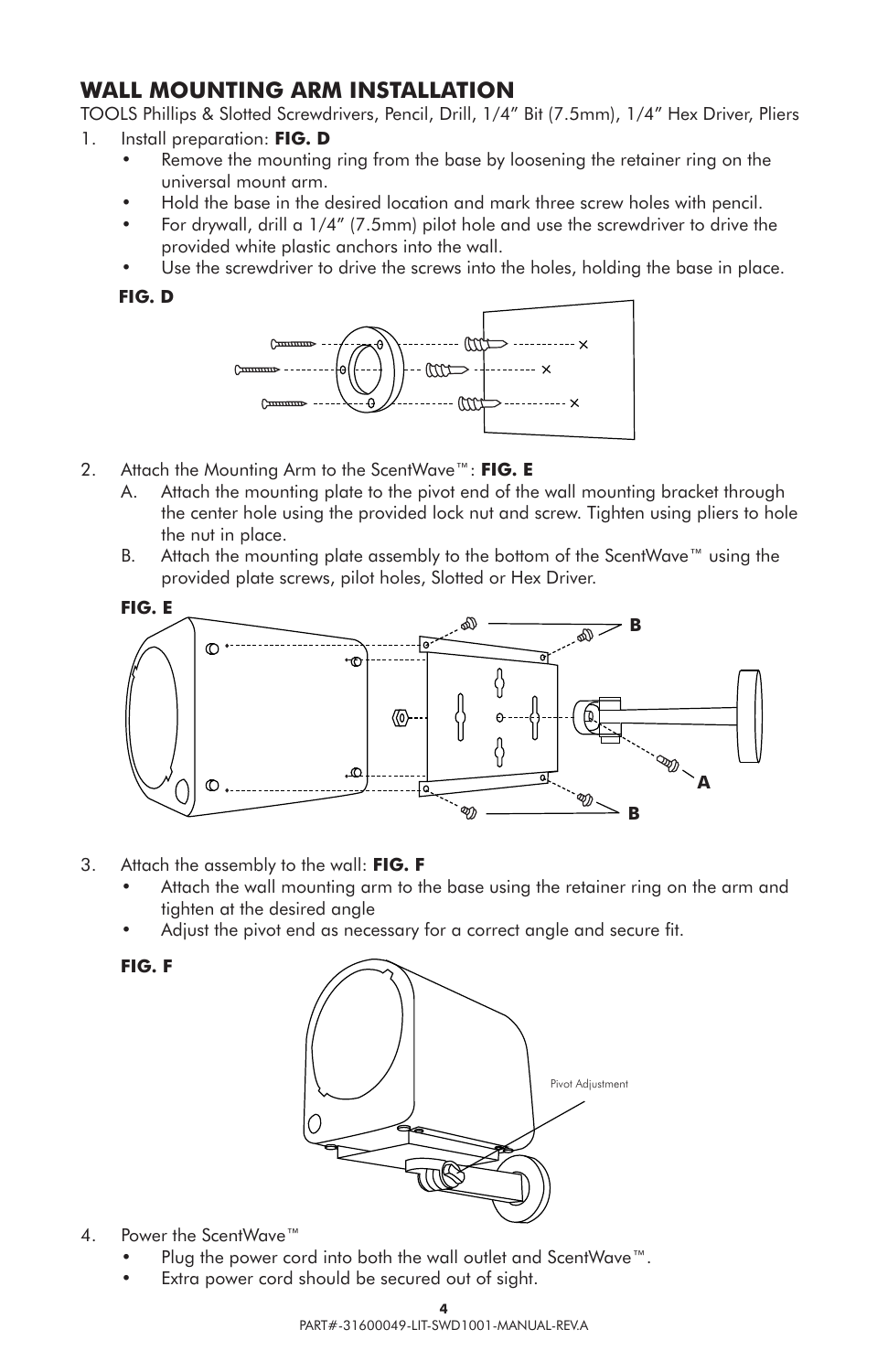# **CARTRIDGE INSTALLATION**<br>1. Locate the scent cartridge that way

- Locate the scent cartridge that was shipped with the system and remove the cartridge from the shipping container.
- 2. Remove the shrink-wrapped plastic from the cartridge.
- 3. Plug the scent cartridge cord into the connection on the inside bottom front of the ScentWave™. **FIG. G**
	- **FIG. G**



4. Insert the scent cartridge completely into the ScentWave™ by lining up the notches on the cartridge with the openings on the system. Lock by turning clockwise. **FIG. H**

**FIG. H**



NOTE: To help maintain the life and performance of the ScentWave™, when changing your cartridge, always remove any dust that has accumulated on the rear grille of your system.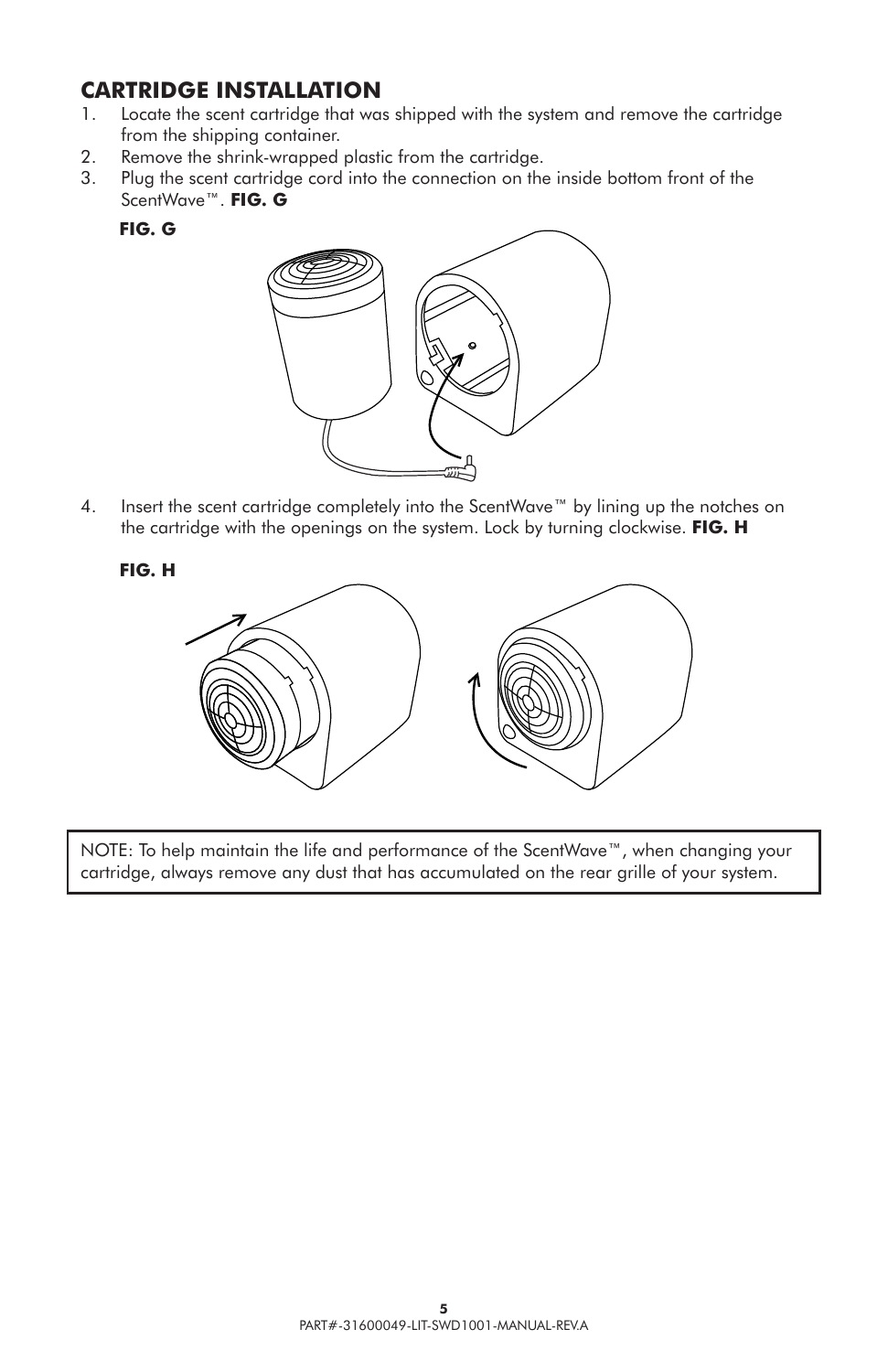# **SYSTEM CONTROL UNIT**



### **DEFAULT SETTINGS**

Your ScentWave™ system comes programmed with the Time of Day set to Eastern Standard Time (UTC -5) and Event 1 programmed to run on AUTO for 60 seconds ON and 60 seconds OFF, beginning at 9:00am and ending at 5:00pm. The fragrance knob will be at the 12:00 position. This default setting will ensure your scent cartridge lasts 30 days.

# **CUSTOM EVENTS**

The ScentWave™ allows two (2) customizable events. These are best used to help create scent-based impressions at certain times of the day.

To change the time of day:

- Press SET until AM/PM begins to flash
- Use  $+$  /  $-$  to adjust the system to the appropriate time
- Press SET to finalize changes

To change the EVENT 1 settings:

- Press SET until EVENT 1 ON TIME begins to flash
- Use  $+$  /  $-$  to adjust the system to the appropriate ON TIME
- Press SET to save; EVENT 1 OFF TIME will flash
- Use  $+$  /  $-$  to adjust the system to the appropriate OFF TIME
- Press SET to save.

At this point, you have the option to create EVENT 2. Follow the steps for setting EVENT 1 to create and save EVENT 2 settings.

It is best to program the custom events so your ScentWave™ is only active for 10 hours per day. To delete custom event settings, press both  $+ 8$  - on the desired event's set ON or OFF time screen.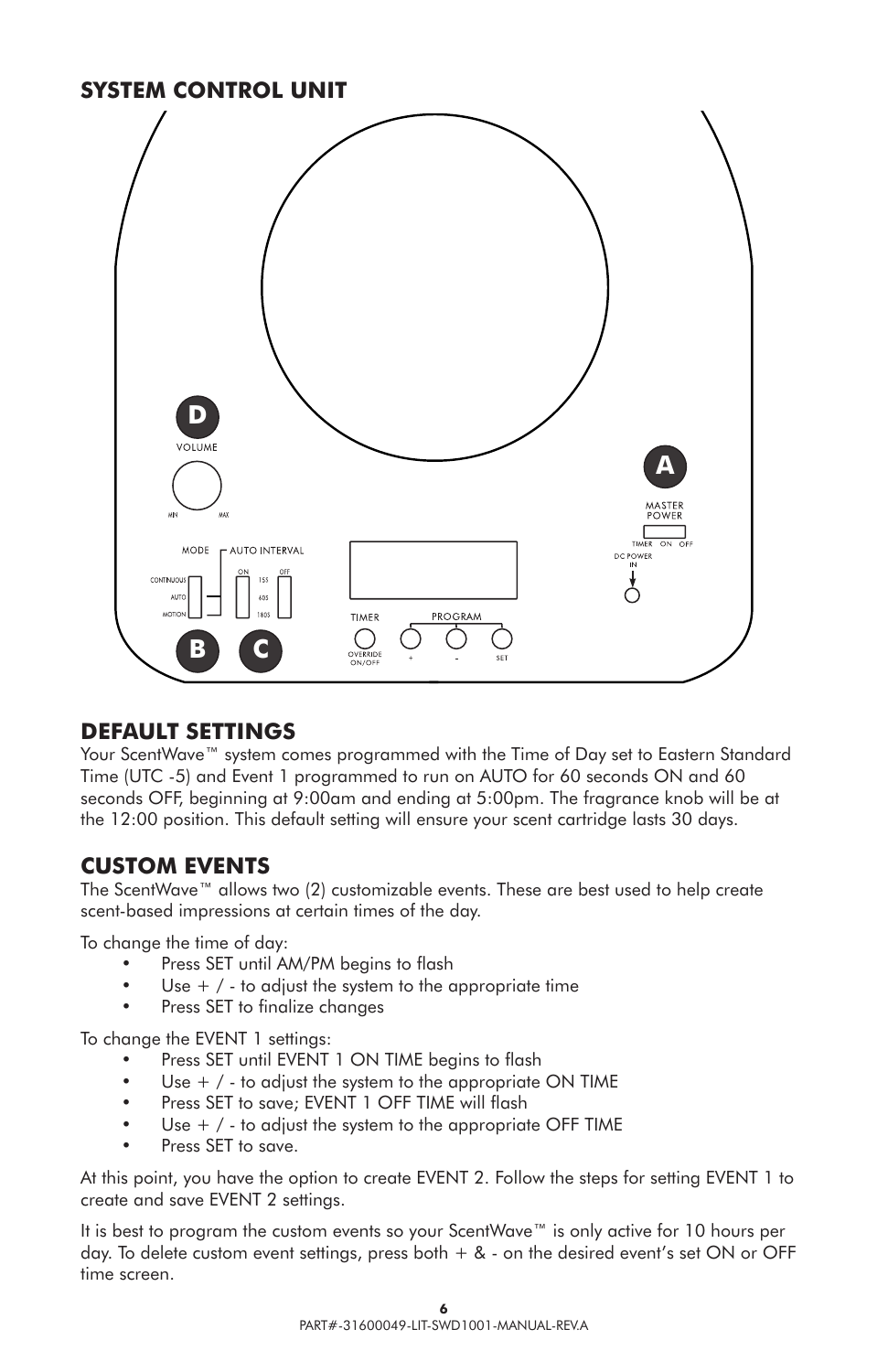## **FUNCTIONS**





**D**

**C**

FRAGRANCE VOLUME

**AUTO INTERVAL 15S** 60S 180S

 $MN \cong M$ 

### A. MASTER POWER:

- TIMER: On this setting, the system will display the Time and only operate at the programmed times using the selected MODE option. You can create up to two (2) custom events.
- ON: The system will operate 24 hours a day using the selected MODE option. The system will not use the internal clock or event setting.
- OFF shuts down the system. The system will not function on this setting.

#### B. MODE: Use with ON or TIMER settings

- CONTINUOUS & TIMER: The system will operate for the entirety of the custom event without pause.
- CONTINUOUS & ON: The system will constantly operate until switched from this mode. **Using this setting will drastically reduce the life of your scent cartridge.**
- AUTO & TIMER: The system will only operate during the custom event and use the AUTO INTERVAL to control how frequently the fan will run.
- AUTO & ON: The system will operate using the selected AUTO INTERVAL for the entirety of the day, every day.
- MOTION & TIMER: The system will be activated by movement and run the fan one (1) AUTO INTERVAL cycle but only during the custom event.
- MOTION & ON: The system will be activated by movement and run the fan for the selected AUTO INTERVAL.
- The motion sensor has a  $30^{\circ}$ , 25 foot activation range.

C. AUTO INTERVAL: Use with the AUTO or MOTION settings to adjust the overall scent output

- ON: This determines the amount of time the system fan will run. Select from 15, 60 and 180 seconds.
- OFF: This determines the amount of time the system fan will pause. Select from 15, 60 and 180 seconds.
- The system fan will always run for the selected ON interval and always remain inactive for the selected OFF time. For MOTION, movement will not reactivate the fan if the system is currently in the OFF interval.

D. FRAGRANCE VOLUME: Use with any setting

- Allows you to adjust the fan speed at any time.
- MIN: The fan will run at the slowest speed and be the quietest. Scent intensity will be lower.
- MAX: The fan will run at the fastest speed and be the loudest. Scent intensity will be higher.